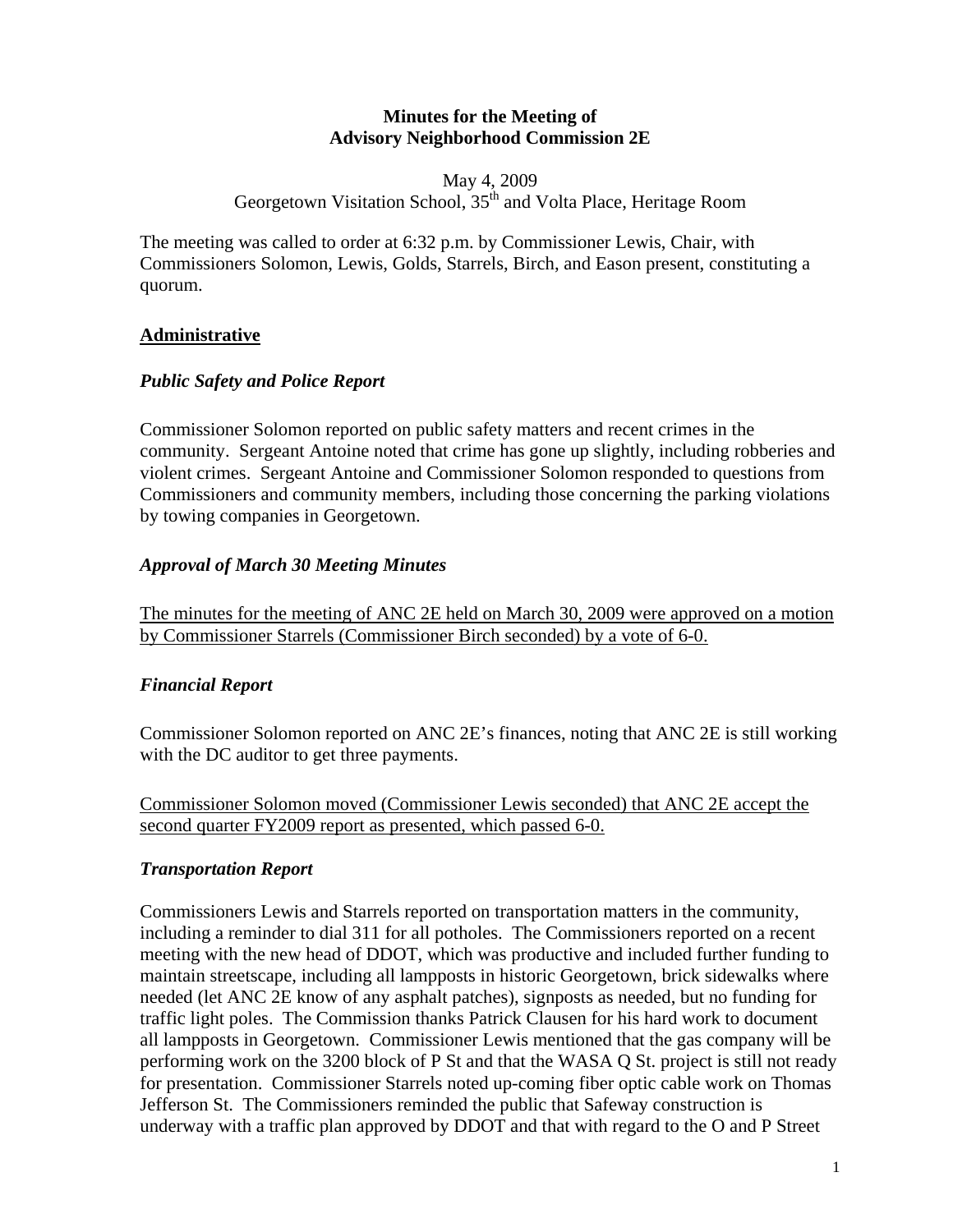trolley tracks, DDOT and the Federal Highway Administration continue their lengthy study of alternatives, though we are told the study should be completed this year.

## **Community Comment**

A member of the Georgetown University Emergency Response Medical Service (GERMS) spoke about their service and wanted to know of any community concerns. They mentioned that their service is free of charge, faster than the DC EMT's and available to the public in west Georgetown and Burleith. Dial (202) 687-HELP if needed.

## **New Business**

## *Pepco Presentation regarding Phase II of electrical updates*

Representatives from Pepco presented plans for their updates to electrical systems within ANC 2E. Conduit work will take 4 to 5 months to complete, cable work will continue for the rest of the year. There will be no excavation work next year. Linda Jo Smith is available to respond to community concerns at (202) 872-2024. Pepco has agreed to use noise reduction technology, keep traffic lanes open, and maintain parking availability to the maximum extent feasible.

## *DDOT rules concerning commercial signs on sidewalks*

Commissioner Lewis spoke about possible changes to the rules concerning commercial signs on sidewalks. After discussion by commissioners and community members, Commissioner Lewis made the following motion (Commissioner Starrels seconded), which passed by a vote of 6-0:

Under current rules regulating public space, commercial signs are generally not allowed on sidewalks in Georgetown.

ANC 2E understands that the District of Columbia Department of Transportation (DDOT) is considering changing those rules to permit commercial signs on sidewalks in at least some areas of the District of Columbia.

ANC 2E joins the Georgetown Citizens Association and the Georgetown Business Improvement District in urging that sidewalk signs continue to be prohibited from sidewalks in the Georgetown Historic District.

Georgetown's sidewalks are narrow; they are made of brick, a surface that can be somewhat uneven; and the pedestrian volume can be extremely high. Signs on the sidewalks would block pedestrian movement and present serious safety issues.

Visually, commercial signs on Georgetown's sidewalks would be inconsistent with Georgetown's character and appearance as a National Historic Landmark District.

ANC 2E urges, therefore, that if DDOT considers relaxing the rules for commercial signs in some areas of the city, the Georgetown Historic District **not** be included.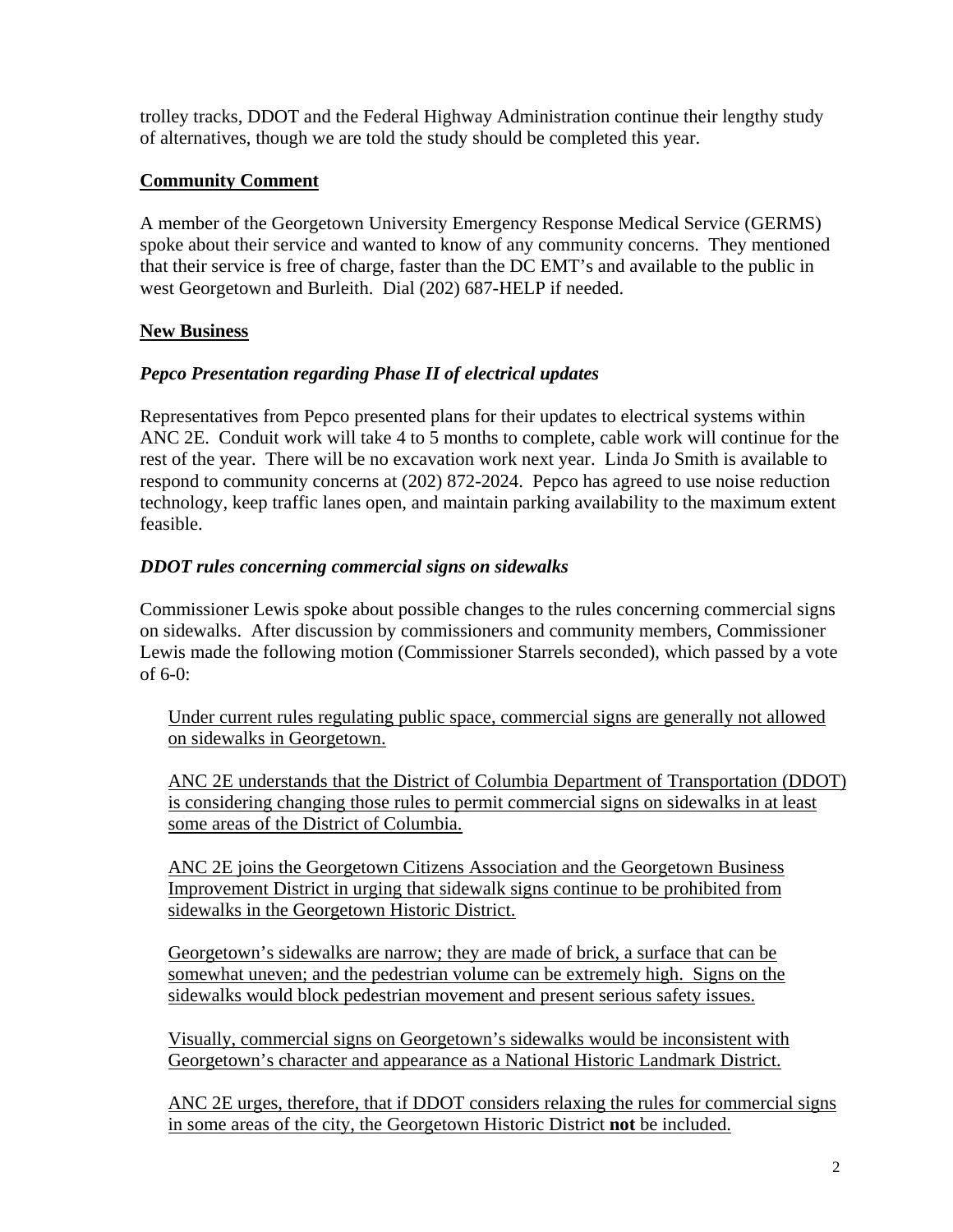## *ITU World Championship Triathlon*

A representative from the ITU World Championship Triathlon presented plans for their 2009 event (June 21). After discussion by commissioners and community members, Commissioner Starrels made the following motion (Commissioner Lewis seconded), which passed by a vote of 6-0:

ANC 2E appreciates the information as presented and notes the closure of M St. and Canal Rd. was mislabeled and needs to be corrected. We have no objection to the race as long as the roads open at the times indicated during the presentation.

## *Public Space Permit for sidewalk café—1063 31st St. NW, Fratelli La Bufala*

Representatives from Fratelli La Bufala presented plans for the addition of a sidewalk café to their restaurant. The Commission raised questions over the adoption of permits. This issue has been deferred to the June 1 ANC meeting.

#### *Volta Park Day—June 7, 2009 from 3:00 pm to 6:00 pm*

Commissioner Lewis spoke about plans for the event. After discussion by Commissioners and community members, Commissioner Lewis made the following motion (Commissioner Birch seconded), which passed by a vote of 6-0:

ANC 2E supports the use of the Georgetown Recreation Center (Volta Park) for this year's annual "Volta Park Day" on June 7, 2009, from 3-6 p.m. We are grateful to the Friends of Volta Park for sponsoring this welcome community event and we appreciate the support as well of the Department of Parks and Recreation.

## **ABC Issues**

*Bacchus Wine Cellar, 1635 Wisconsin Avenue, NW Dixie Liquors, 3429 M Street, NW Potomac Wines and Spirits, 3100 M Street, NW Towne Liquors, 1326 Wisconsin Avenue, NW Wagner's Liquors, 1717 Wisconsin Avenue, NW* 

No issues were reported to ANC 2E concerning the above establishments. The Commission will therefore not submit comments to ABRA and anticipates that ABRA will continue their renewal process as scheduled.

#### **Zoning and Planning**

#### *Special exception for a change of nonconforming use from a grocery store to grocery store and pick up establishment for dry cleaning—3008 Q St. NW*

A presenter (Andrew Johnson) from Sara's Market presented plans to change the function of their store by adding a dry clean pick-up area. After discussion by Commissioners and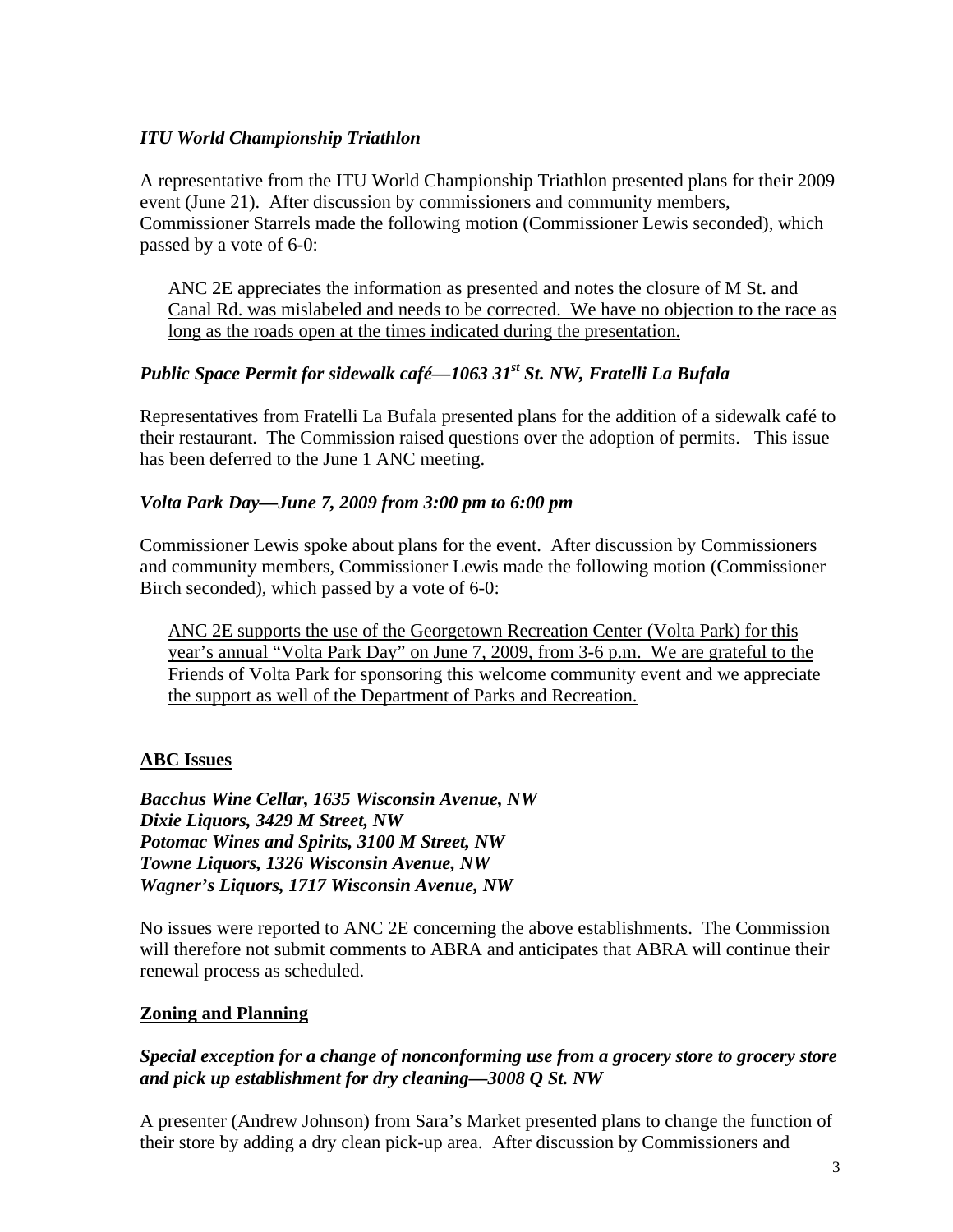community members, Commissioner Birch made the following motion (Commissioner Lewis seconded), which passed by a vote of 6-0:

ANC 2E has no objection to the special exception requested by the applicant. We note the support of the neighbors and the presence of a loading zone to accommodate the pickup and drop-off of the dry cleaning and laundry at this establishment. We support this special exception narrowly for the applicant at this particular location and do not intend for precedent to be set for future changes in the neighborhood. In addition, we would express objection to any expansion of the dry cleaning and laundry service to include onsite processing. We note the minimal change from the existing operation.

## **Old Georgetown Board**

Commissioner Lewis recused himself from the consideration and vote of all of the following items relating to the Old Georgetown Board on the ANC 2E agenda for this meeting. Commissioner Birch chaired the meeting for consideration of the following OGB-related matters.

## *Regular Calendar*

## **Private Projects**

## **3211 O Street, NW, OG 09-228 (HPA 09-207), Commercial:**

A representative from the property presented concept designs for a side addition. After discussion by Commissioners and community members, Commissioner Birch made the following motion (Commissioner Starrels seconded) which passed by a vote of 5-0:

ANC 2E has no objection to the concept proposed to improve upon the residential space at 3211 O St.

## **3000 K Street, NW, OG 09-240 (HPA 09-220), Mixed-use:**

Representatives from the restaurant (Agraria) presented permit plans for a wood deck at the lower fountain courtyard. After discussion by Commissioners and community members, Commissioner Starrels made the following motion (Commissioner Solomon seconded) which passed by a vote of 5-0:

ANC 2E appreciates the presentation and remains cautious about the possible establishment of an outdoor bar. Presently, we have no objections with this concept, but have concerns over the reception of this bar in the community. We also would like to ensure that proper and matching materials are used to construct the deck. These comments are directed toward the Old Georgetown Board for concept review only and should not be taken as a position by ANC 2E on the possible outdoor bar.ANC 2E reminds the applicant that currently an outdoor bar is not allowed under the current voluntary agreement which is part of the liquor license.

## **3206 N Street, NW, OG 09-226 (HPA 09-205), Neyla:**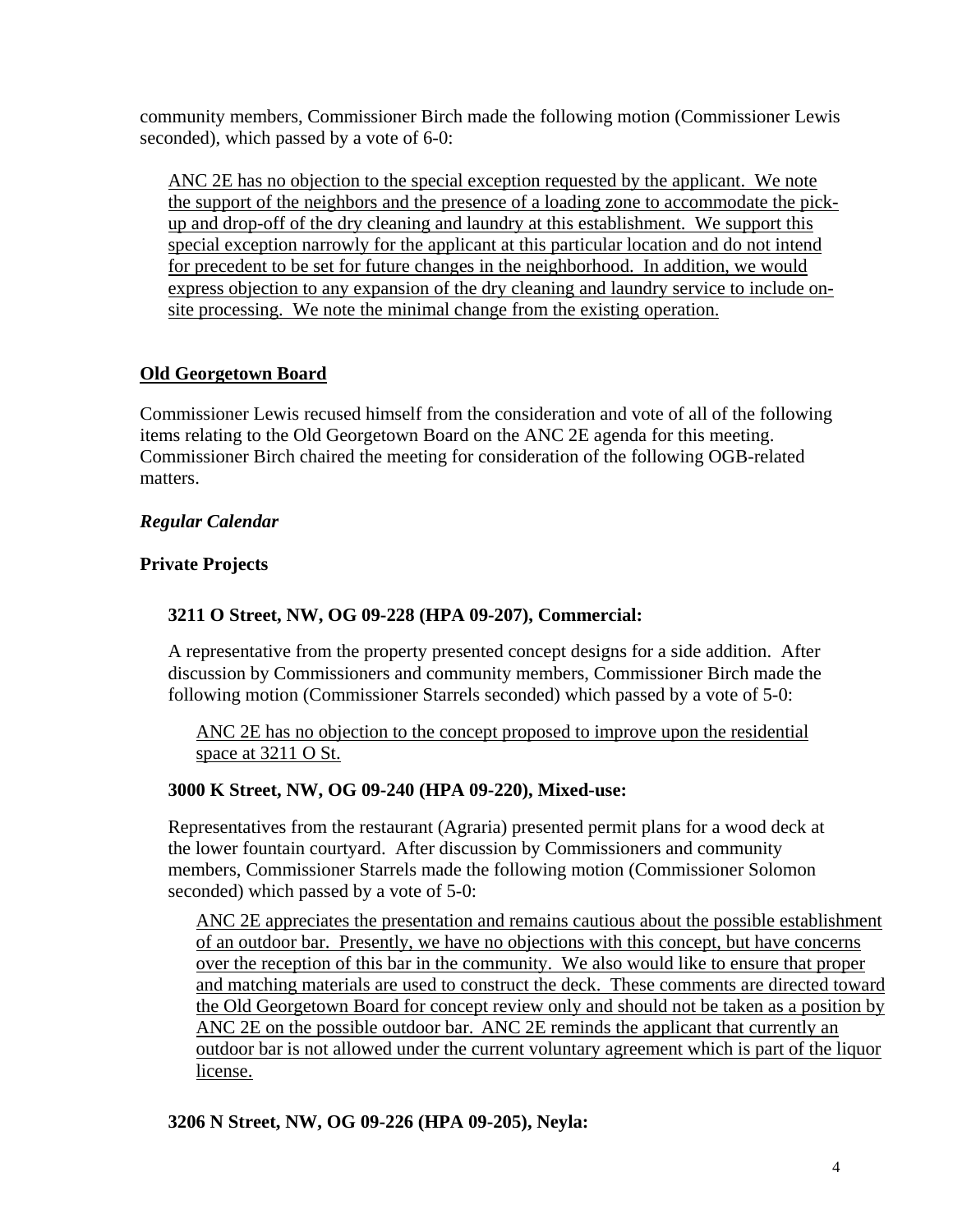Representatives from the restaurant presented concept plans to add a mural on the adjacent property's wall. After discussion by Commissioners and community members, Commissioner Starrels made the following motion (Commissioner Birch seconded) which passed by a vote of 5-0:

ANC 2E appreciates the presentation. However, ANC 2E objects to the design of the mural and does not want this concept to be approved as its scale and design are inconsistent with the character of historic Georgetown.

#### **1203 Potomac Street, NW, OG 09-065 (HPA 09-105), Commercial:**

Representatives for this project presented plans for a projecting sign on the M St. façade. After discussion by Commissioners and community members, Commissioner Starrels made the following motion (Commissioner Birch seconded) which passed by a vote of 3- 0 (Commissioner Eason and Commissioner Solomon abstained):

ANC 2E is concerned with the proposed signage for 1203 Potomac St. NW as the sign would be located at 3275 M St. NW on the second floor. Furthermore, ANC 2E would like the Old Georgetown Board to look at the signage near the Potomac St. entrance. ANC 2E would like to note that the entrance to the business is located on Potomac St. and would be more favorable to a blade sign near the entrance on that street.

#### **3001-3009 M Street, NW, OG 09-229 (HPA 09-208), Retail:**

Concept plans were presented for a staircase at the rear of the property. After discussion by Commissioners and community members, Commissioner Birch made the following motion (Commissioner Starrels seconded) which passed by a vote of 5-0:

ANC 2E has no objection to the concept presented for an exterior stair at the rear of 3001 M St. NW, with the caveat that whatever historic easements attached to this property do not prohibit this concept as proposed.

## **3046 N St. NW, OG 09-049 (HPA 09-084), Residence:**

Representatives from the residence presented plans to alter the rear of the residence by adding a balcony. After discussion by Commissioners and community members (one neighbor spoke against the project), Commissioner Birch made the following motion (Commissioner Eason seconded) which passed by a vote of 5-0:

ANC 2E objects to the presence of a deck on the second floor as proposed for 3046 N St. NW because it will impose on the privacy and enjoyment of the gardens of neighboring properties. ANC 2E supports a rear landing and stair off the first floor which is reduced in size to the extent that it fits all requirements.

## **1520 26th Street, NW, OG 09-215 (HPA 09-179), Residence:**

Item has been withdrawn from ANC 2E review.

# **1650 30th Street, NW, OG 09-236 (HPA 09-215), Residence:**